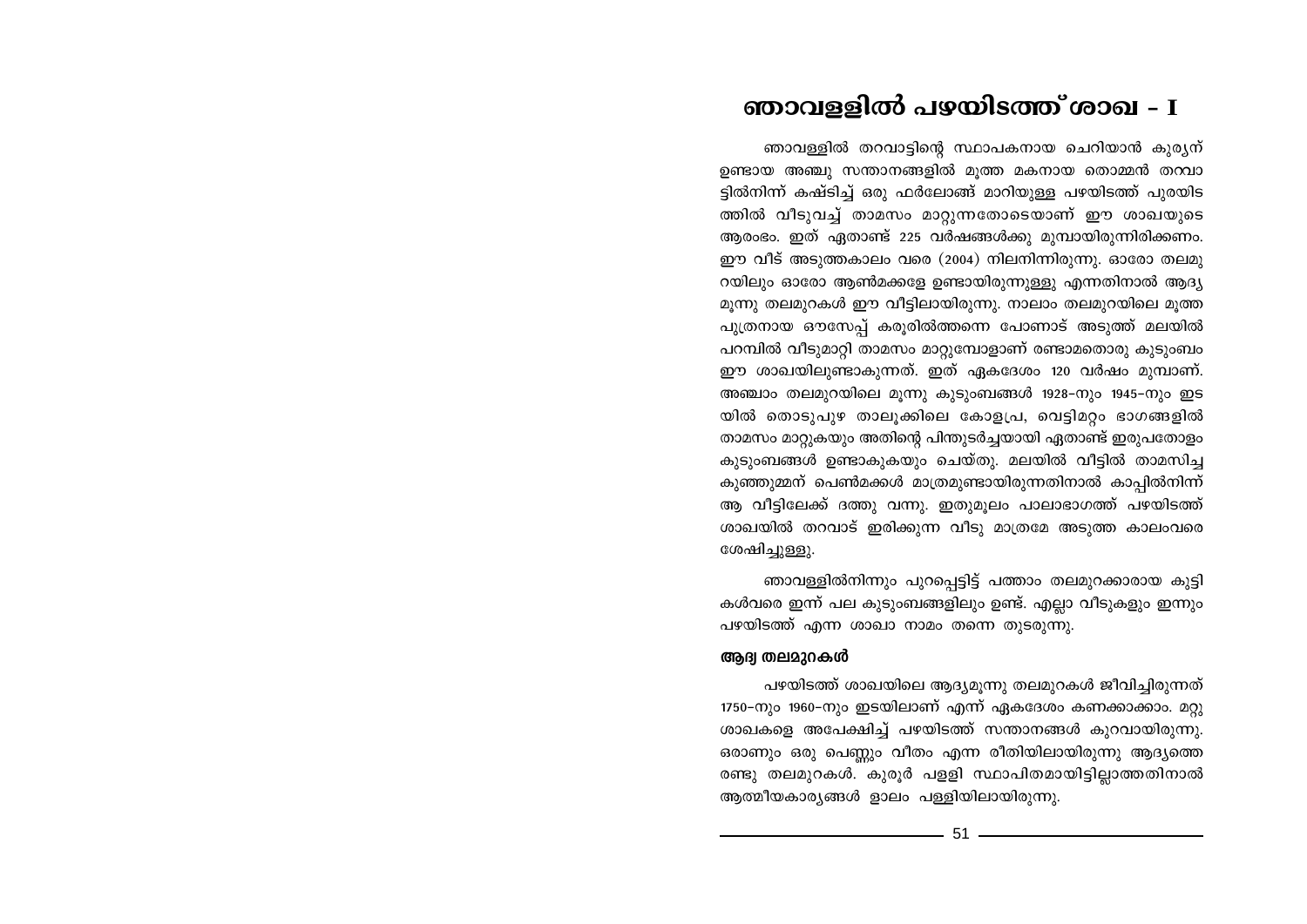#### തൊമ്മൻ പഴയിടം – ശാഖാ സ്ഥാപകൻ 1.

ജനനം അമ്മവീടായ കട്ടക്കയം കൂടുംബത്തിൽ. ബാല്യകാലം ഞാവള്ളിൽ തറവാട്ടിൽ. ഏകസഹോദരി മുത്തതോ ഇളയതോ എന്നറിയില്ല. ഭരണങ്ങാനം തേക്കുംകാട്ടിൽ നിന്ന് വിവാഹം കഴിച്ചു.ഒരു മകനും (കുര്യൻ), ഒരു മകളും ഉണ്ടായി. മകളെ കുട മാളുർ വടക്കേൽ കുര്യൻ വിവാഹം കഴിച്ചു.

/ I

### കുര്വൻ പഴയിടം – രണ്ടാം തലമാറ  $2.$

പഴയിടത്ത് തറവാട്ടിലുണ്ടായ ആദ്യ മകൻ. ഭരണങ്ങാനം തറവട്ട ത്തുനിന്ന് വിവാഹം കഴിച്ചു. ഒരു മകനും (തൊമ്മൻ), ഒരു മകളും മാത്രം. മകളെ ളാലം കുഴിവേലിൽ പാപ്പി വിവാഹം ചെയ്തു.

### **മൂന്നാം തലമുറയിലെ പഴയിടത്ത് തൊ**മ്മൻ  $3.$

വല്യപ്പന്റെ പേരും തൊമ്മൻ എന്നു തന്നെ എന്നതിനാൽ മുന്നാം തലമുറ എന്നു കൂടി ചേർത്തു പറയേണ്ടിയിരിക്കുന്നു. ഭരണ ങ്ങാനം പ്ലാത്തോട്ടത്തിൽ നിന്നും വിവാഹം ചെയ്തു. ഇവർക്ക് റോസ (ഒറോത), അന്നമ്മ, ഔസേപ്പ്, കുര്യൻ എന്നിങ്ങനെ നാലു മക്കൾ ഉണ്ടായി. ഇതിൽ റോസയെ പുവരണി കോക്കാട്ട് മാത്തൻ വിവാഹം ചെയ്തു. രണ്ടാമത്തെ മകളായ അന്നയെ കടനാട്ടിൽ പാണ്ടിയാംമാക്കൽ തോമ്മാ വിവാഹം ചെയ്തു. ആൺമക്കളിൽ മൂത്ത ആളായ ഔസേപ്പ് 1861 ലും, ഇളയ ആളായ കുര്യൻ 1869ലും ജനിച്ചു. തൊമ്മൻ എന്നു നിര്യാതനായി എന്നു കൃത്യമായി അറി വില്ല എങ്കിലും ആൺമക്കൾ രണ്ടും പ്രാപ്തി ആകുന്നതിനു മുമ്പായിരുന്നു എന്നു കരുതേണ്ടതുണ്ട്. അന്ത്യവിശ്രമം ളാലം പള്ളിയിൽ.

### പഴയിടത്ത് രാഖ – നാലാം തലമുറ  $\boldsymbol{4}$ .

കേട്ടറിവു മാത്രമുള്ള പൂർവ്വികരുടേയും ഇന്നു ജീവിക്കുന്ന മുതിർന്നവരുടെയും ഇടയിലുള്ളകണ്ണിയാണ് ഈ തലമുറ എന്നു പറയാം. ഈ തലമുറയിലെ മുതിർന്നവരായ പെൺമക്കളുടെ കാര്യം (റോസ, അന്ന) മുൻപ് സൂചിപ്പിച്ചുവല്ലോ. ഇനി വിശദീ കരിക്കുന്നതിന് ഇളയവരായ ഔസേപ്പിന്റേയും കുര്യന്റേയും കാര്യങ്ങളാണ്.

സ്വസ്ഥവും സമൃദ്ധവുമായ ആദ്യ തലമുറകളെ വച്ചുനോക്കു മ്പോൾ ഇവരുടെ ബാലൃവും കൗമാരവും താതതമ്യേന വൈഷമൃമേറിയതായിരിക്കണം. പിതാവിന്റെയോ, പിതാമഹ ന്റെയോ താങ്ങിന്റെയും തണലിന്റെയും അഭാവം, കിട്ടാക്കട ങ്ങൾ, അന്യാധീനപ്പെട്ടുപോയതോ, കൃഷി നടക്കാത്തതോ ആയ പുരയിടങ്ങൾ, അവയിൽ പെരുകിയ അച്ചടക്കമില്ലാത്ത കുടി കിടപ്പുകാർ, തുടങ്ങി പലതും. മുത്ത പുത്രനായ ഔസേപ്പും പിന്നീട് കുര്യനും പ്രായപൂർത്തിയായതോടെ ആൾബലത്തിന്റെ കുറവിന് സാരമായ മാറ്റം വന്നു. ഔസേപ്പ് മുണ്ടുപാലത്തിന ടുത്തുള്ള തറവാട്ടിൽ നിന്ന് കരുരിൽത്തന്നെ പോണാട് അടുത്ത് മലയിൽ പറമ്പും വീടും വാങ്ങി മാറിത്താമസിച്ചു. പക്ഷേ അദ്ദേഹം ചെറുപ്രായത്തിലെ മരിച്ചതിനാൽ (41-ാം വയസ്സിൽ) വീണ്ടും വൈഷമൃങ്ങൾ വന്നു കൂടി. ഔസേപ്പിന്റെ മൂന്നു മക്കൾ (തൊമ്മൻ, കറിയ, ഏലി) ചെറുപ്പത്തിലെ മരിച്ചിരുന്നു. ഔസേപ്പ് മരിക്കുമ്പോൾ മൂത്ത പുത്രനായ കുരുവിളയ്ക്ക് 12 വയസ്സു മാത്രം. രണ്ടു കുടുംബങ്ങളുടെയും ഭാരം ഔസേപ്പിന്റെ അനിയനായ കുര്യൻ ഏറ്റെടുത്തു. അടുത്ത തലമുറ (അഞ്ചാം തലമുറ) വളർന്നു വന്നതോടെ കുടുംബം പാലായ്ക്ക് പുറത്തുള്ള ലോക ത്തേപറി ചിന്തിച്ചു. തൊള്ളായിരത്തിൽപരം വർഷങ്ങളായി മുപ്പതിലേറെ തലമുറകളുടെ വേരുകൾ പുതഞ്ഞു കിടക്കുന്ന പാലായിലെ മണ്ണിനേയും മീനച്ചിലാറിനെയും ളാലം തോടിനെയും വിട്ടിട്ട് തൊടുപുഴ നിന്നും 10 കിലോമീറ്റർ കിഴ ക്കോട്ട് തൊടുപുഴയാറിന്റെ കരയിൽ കോളപ്ര എന്ന പ്രദേശത്ത് സ്ഥലം വാങ്ങുകയും കൃഷി തുടങ്ങുകയും ചെയ്തു. കുര്യന്റെ നേതൃത്വത്തിൽ മകൻ തൊമ്മനും പിന്നീട് ഔസേപ്പിന്റെ മുത്ത മകൻ കുരുവിളയും അങ്ങോട്ട് താമസം മാറ്റി. കുര്യൻ 1954 ൽ

## നാലാം തലമുറ സംക്ഷിപ്തമായി

കരുരിൽ മരിച്ചു.

## 4 A. ഔസേപ് (മലയിൽ) (1861 - 1902)

കിഴതടിയൂർ ഇല്ലിമുട്ടിൽ അന്നമ്മയെ വിവാഹം ചെയ്തു. അഞ്ചു മക്കളിൽ മൂന്നുപേർ ചെറുപ്പത്തിലെ മരിച്ചു (തൊമ്മൻ, കറിയ, ഏലി). രണ്ടാൺമക്കൾ ശേഷിച്ചു. (a) കുരുവിള – കൊച്ചെറുക്കൻ) 1944 ൽ കോളപ്രയ്ക്ക് താമസം മാറ്റി. (b) കുഞ്ഞമ്മൻ മലയിൽ വീട്ടിൽ താമസിച്ചു.

 $-52$   $-$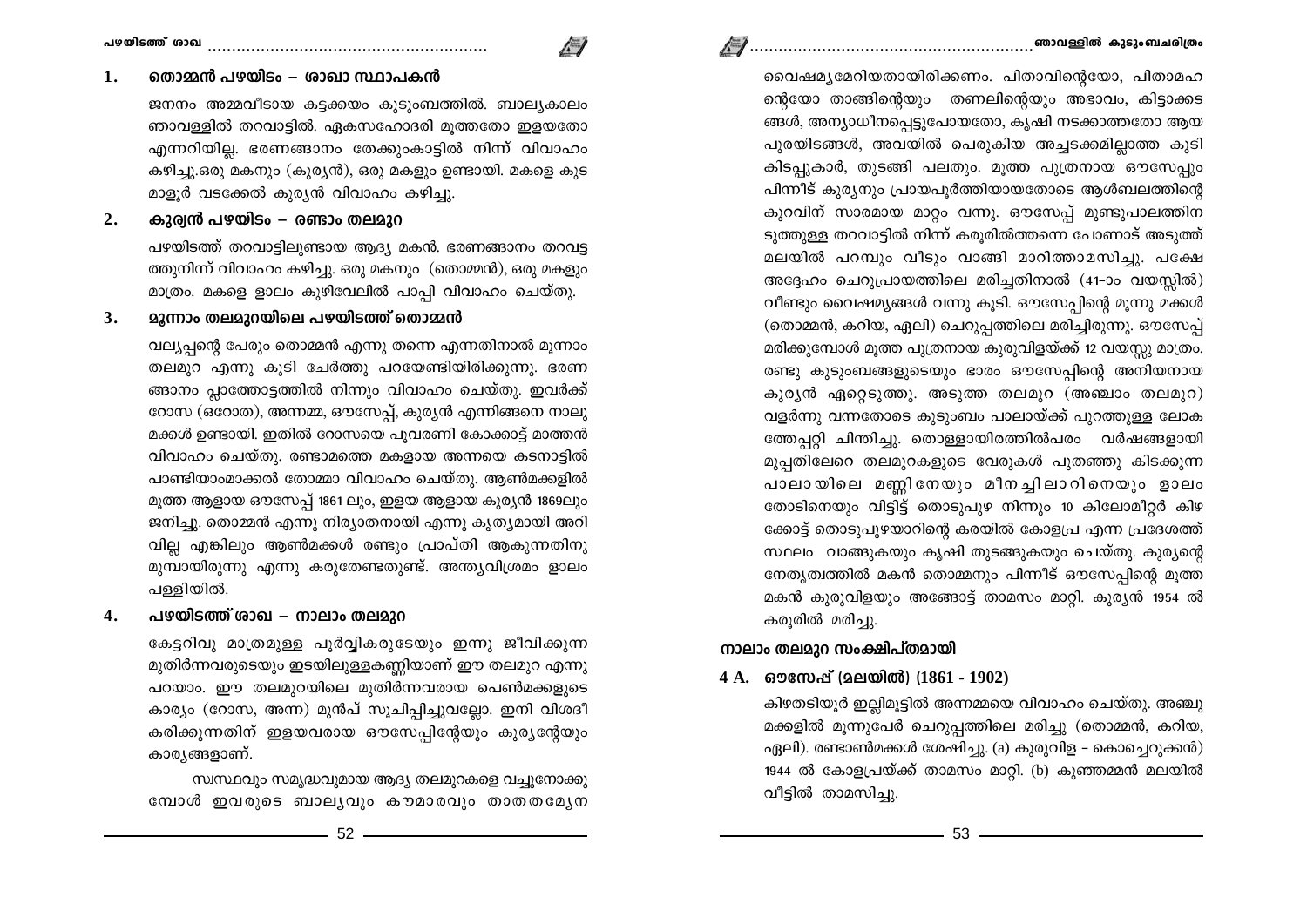### **]g-bn-SØv imJ ..........................................................**

### **4 B. Ipcy≥ (1869 - 1954)**

പഴയിടത്ത് തറവാട്ടിൽ താമസ്ലിച്ചു. കരുർ വല്യകുന്താനത്ത് വർക്കി മറിയം മകൾ കൊച്ചന്നയെ വിവാഹം കഴിച്ചു. അഞ്ചു മക്കൾ. ഏകമകൾ ഏലിക്കുട്ടിയെ കടനാട് കവല വഴിക്കൽ കൊച്ചാക്കോ വിവാഹം ചെയ്തു. ഇവർ കണ്ണൂരിൽ ചിറ്റാരിക്കാ ലിൽ താമസിക്കുന്നു. കുര്യന്റെ നാലാൺമക്കളിൽ തൊമ്മൻ 1927-ൽ കോളപ്രയ്ക്ക് സ്ഥലം മാറി. ചാണ്ടി മുണ്ടുപാലത്തുള്ള തറവാട്ടിൽ താമസിച്ചു. മത്തായി MSFS സഭയിൽ ചേർന്നു വൈദികനായി.

## **അഞ്ചും ആറും തലമുറകൾ – ഒരാമുഖം**

അഞ്ചാം തലമുറയിലെ ഏഴുപേരിൽ ആറാൺമക്കളും ഇന്നില്ല. ഏകമകളായ ഏലിക്കുട്ടി (കണ്ണൂർ) മാത്രമേ ഇന്നു ജീവിച്ചിരിപ്പുള്ളു. ആറാം തലമുറയിലെ മുതിർന്ന പലരും മരിച്ചുകഴിഞ്ഞിരിക്കുന്നു. വിദേ ശാധിപതൃങ്ങളും മഹായുദ്ധങ്ങളും നാടിനെ തളർത്തിയ ഇരുപതാം നൂറ്റാണ്ടിന്റെ ആദ്യപകുതിയിൽ ഈ തലമുറകളുടെ ലളിതവും (കിസ്തീയ വിശുദ്ധിയിലൂന്നിയതുമായ കഠിനാദ്ധാനമാണ് ഇന്നുള്ള തലമുറകളുടെ നിലനിൽപ്പിന്റേയും കരുത്തിന്റേയും ആധാരം.





ഔസേഷ് കുരുവിള  $\mathfrak{M}\mathfrak{m}\mathfrak{m}$  : 1917 **2006** : 2006

യെന്നി സിറിയക്

## $4$  A1. കുരുവിള ജോസഫ് (1890-1972)

കുരിശും മുട്ടിൽ മറിയാമ്മയെ വിവാഹം കഴിച്ചിരിക്കുന്നു. ഇവർ കോളപ്രയ്ക്കു താമസം മാറ്റി. (1944) മൂന്നു മക്കൾ. 1) ഔസേപ്പ് കുരുവിള 2) വർക്കി കുരുവിള 3) അന്നക്കുട്ടി (കുറുമണ്ണിൽ കൂഴി ഞ്ഞാലിൽ ഡോമിനിക് വിവാഹം കഴിച്ചു.)



 $4$ A1a. ഔസേപ് കുരുവിള (ഔത)

ഔസേപ്പ് കുരുവിള 1917-ൽ കരൂരിൽ ജനിച്ചു. 2006-ൽ നിര്യാത നായി. പാലായിൽ ഞരളക്കാട്ട് പതിയിൽ കൊച്ചന്നയെ വിവാഹം ചെയ്തു. നാലു മക്കൾ.

55 ————————————————————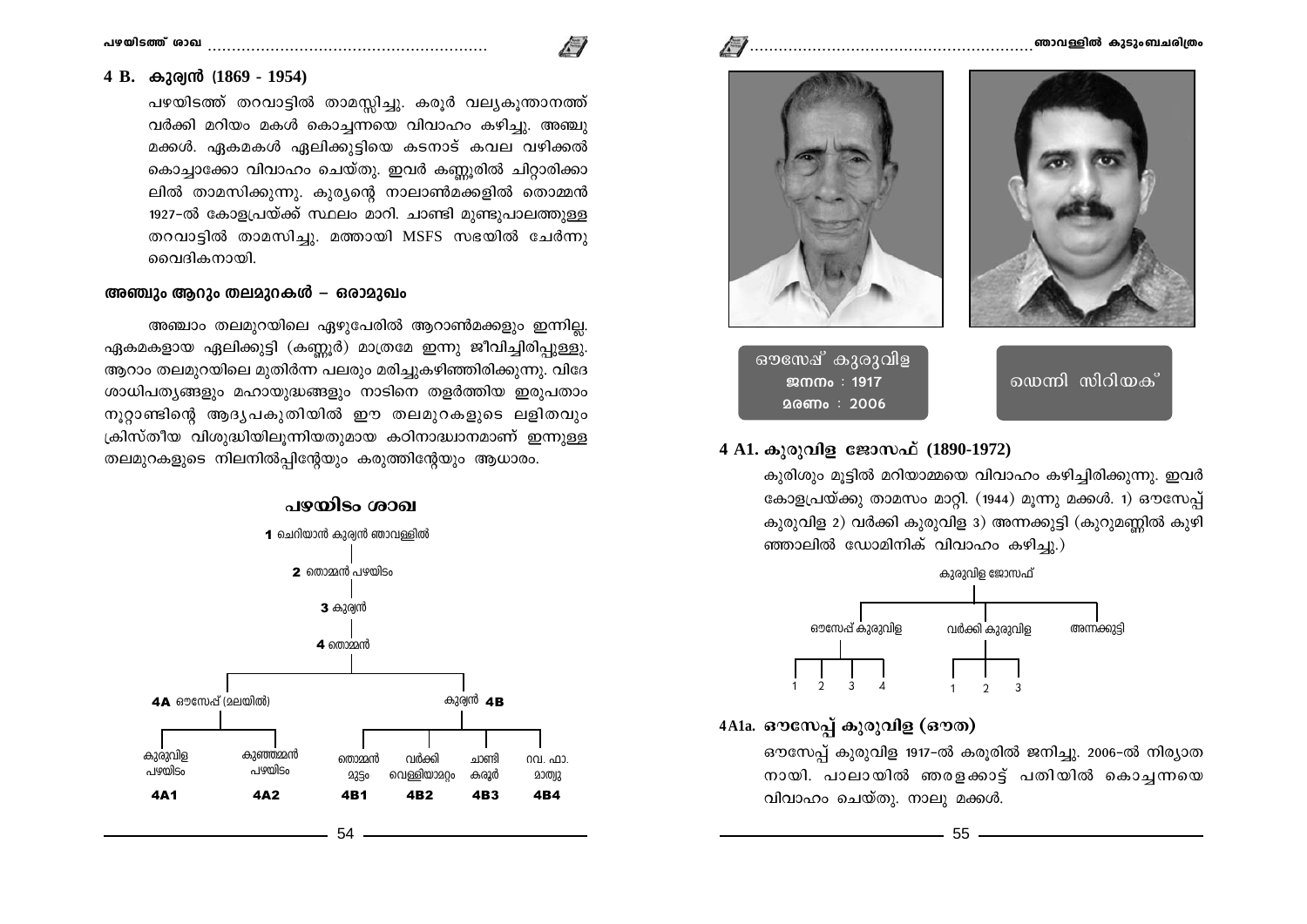### ഡെന്നി സിറിയക്  $\mathbf{b}$

ചുരുങ്ങിയ കാലത്തിനുള്ളിൽ ഊഷ്മളവും ഊർജ്ജസ്വലവു മായ പ്രവർത്തനശൈലികൊണ്ട് ബിസിനസ്സിലും കൃഷിയിലും സമുഹ ത്തിലും മായാത്ത വ്യക്തിമുദ്ര. 39-ാം വയസ്സിൽ വാഹനാപകടത്തേത്തുടർന്ന് നിര്യാണം. വെള്ളിയാമറ്റം തെക്കേൽ ജോർജ്ജ് തോമ മകൾ നിഷയെ സ്ലിന്റെ വിവാഹം ചെയ്തു. രണ്ടു മക്കൾ. 1) ഡിയാ ഡെന്നി 2) ഡിലീസ് ഡെന്നി



ജോമി കുര്യൻ, ഭാര്യ Dr. ട്രീസാ, ീപക്, ജിതിൻ



പരേതനായ ഡെന്നി സിറിയക്കും കുടുംബവും

റോബി സിറിയക്  $\bf c)$ 

> ചെങ്ങളം പഴേപറമ്പിൽ പി. ജെ. ജോസഫിന്റെ മകൾ പ്രിയയെ വിവാഹം ചെയ്തു. രണ്ടു മക്കൾ. 1) ബ്ലീറ്റ്സ് റോബി 2) ബെൻ റോബി



അഞ്ചിരി മൈലാടൂർ തോമസിന്റെ മകൾ എൽസിയെ വിവാഹം ചെയ്തു. അദ്ധ്യാപക നായി റിട്ടയർ ചെയ്തു. ലൂണാർ റബേഴ്സിൽ പാർട്ണർ. ഇളംദേശം ബ്ലോക്ക് പഞ്ചായത്ത് പ്രസിഡന്റായിരുന്നു. അഞ്ചു മക്കൾ. തൊടു പഴയിടത്തു പി.കെ കുര്യനും ഭാര്യ എൽസിയും

 $\sqrt{ }$ 

പുഴ അഞ്ചിരിയിൽ

താമസിക്കുന്നു. ഫോൺ : 04862-258232.

### ജോമി കുരൃൻ FRCS Ortho a)

തിരുവനന്തപുരം പടയാട്ടിൽ ഡോ. പി.പി. ജോസഫിന്റെ മകൾ ഡോ. ട്രീസ്സാ MD, MRCPയെ വിവാഹം ചെയ്തു. ഇപ്പോൾ ഇംഗ്ല ണ്ടിൽ. രണ്ടു മക്കൾ. 1) ദീപക് 2) ജിതിൻ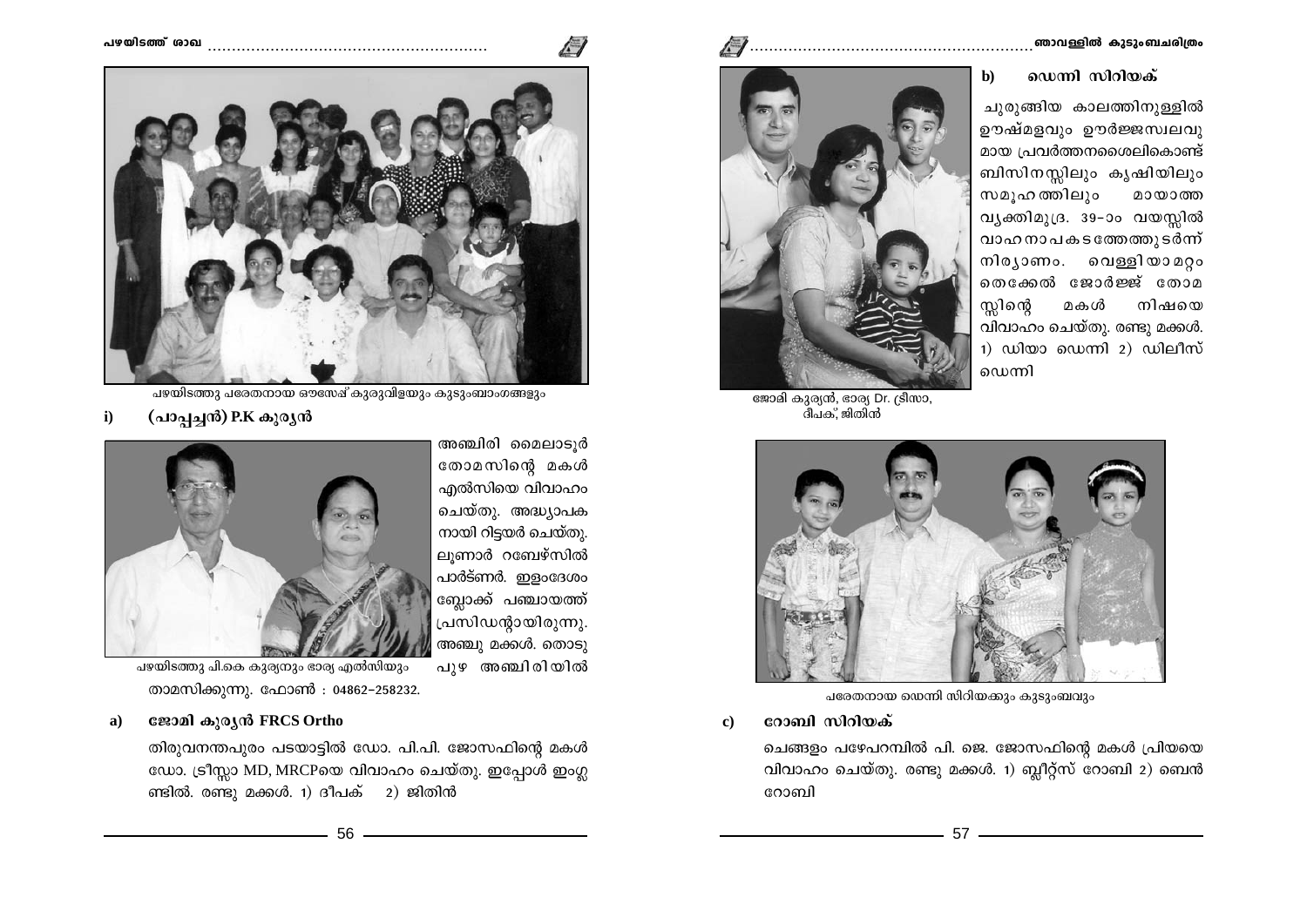

റോബി സിറിയകും കുടുംബവും

റിനി ബാസ്റ്റിൻ ആനക്കയം കൊട്ടുകാപ്പള്ളിൽ  $\mathbf{d}$ 

> P. J. ജോസഫ് മകൻ ബാസ്റ്റ്യൻ ജോസഫ് (M.Tech.) വിവാഹം ചെയ്തു. മൈസൂറിൽ ലൂണാർ റബേഴ്സ് എം.ഡി. രണ്ടു മക്കൾ 1) രേഷ്മ ബാസ്റ്റ്യൻ 2) റോഷൻ ബാസ്റ്റ്യൻ

ഡീനാ ടോമി  $\bf e)$ 

> കാക്കനാട്ട് എംബ്രയിൽ എ.കെ. മാത്യു മകൻ ടോമി (B.Tech., MBA) വിവാഹം ചെയ്തു. ടോമി തിരുവനന്തപുരം ടെക്നോ പാർക്കിലുള്ള I.B.S.ൽ ജോലി ചെയ്യുന്നു. ഒരു മകൾ റിച്ചാ ടോമി.

- Sr. ജെയിൻമേരി എഫ്.സി.സി. (കരിമണ്ണർ)  $\mathbf{ii}$ 1963 ക്ലാര സഭയിൽ ചേർന്നു.1965-ൽ ആദ്യപറ ഞ്ഞൊപ്പും, 1968–ൽ നിതൃവ്രതവാഗ്ദാനവും. അദ്ധ്യാപികയായി റിട്ടയർ ചെയ്തതിനു ശേഷം കരിമണ്ണൂർ മഠം സ്കൂളിൽ പഠി പ്പിക്കുന്നു.
- P.J. മാത്യു (മത്തച്ചൻ) iii)

സി. ജയിൻമേരി അധ്യാപകനായിരുന്നു. എ.ഇ.ഒ. ആയും സ്കൂൾ പ്രിൻസിപ്പ ലായും പ്രവർത്തിച്ച ശേഷം റിട്ടയർ ചെയ്തു. തുരുത്തിപാറ





പി.ജെ. മാത്യു, ഭാര്യ സൂസി മാത്യു

റാണി രാജു  $a)$ 

അമ്പലപ്പുഴ മാവുങ്കൽ Dr. രാജുവിനെ വിവാഹം കഴിച്ചു. രാജു വൈക്കം സെന്റ് സേവ്യേഴ്സ് കോളേജിൽ പ്രൊഫസർ. രണ്ടു മക്കൾ.

1) ചേതൻ ജോസഫ് മാവുങ്കൽ 2) ഹൃദ്യ രാജു മാവുങ്കൽ.

റെയ്സൺ ജെ.  $\mathbf{b}$ മാത്യൂസ്

റെയ്സൺ ജെ. മാത്യൂസും ഭാര്യ മറിയാമ്മ റെയ്സ്ണും

മൂവാറ്റുപുഴ നിർമല കോളേജിൽ ലക്ചറർ. ഇടയ്ക്കാട്ടു തോമ സിന്റെ (വെറ്റിനറി സർജൻ, പുറപ്പുഴ) മകൾ ഡോ. മറിയാമ്മയെ വിവാഹം കഴിച്ചു.

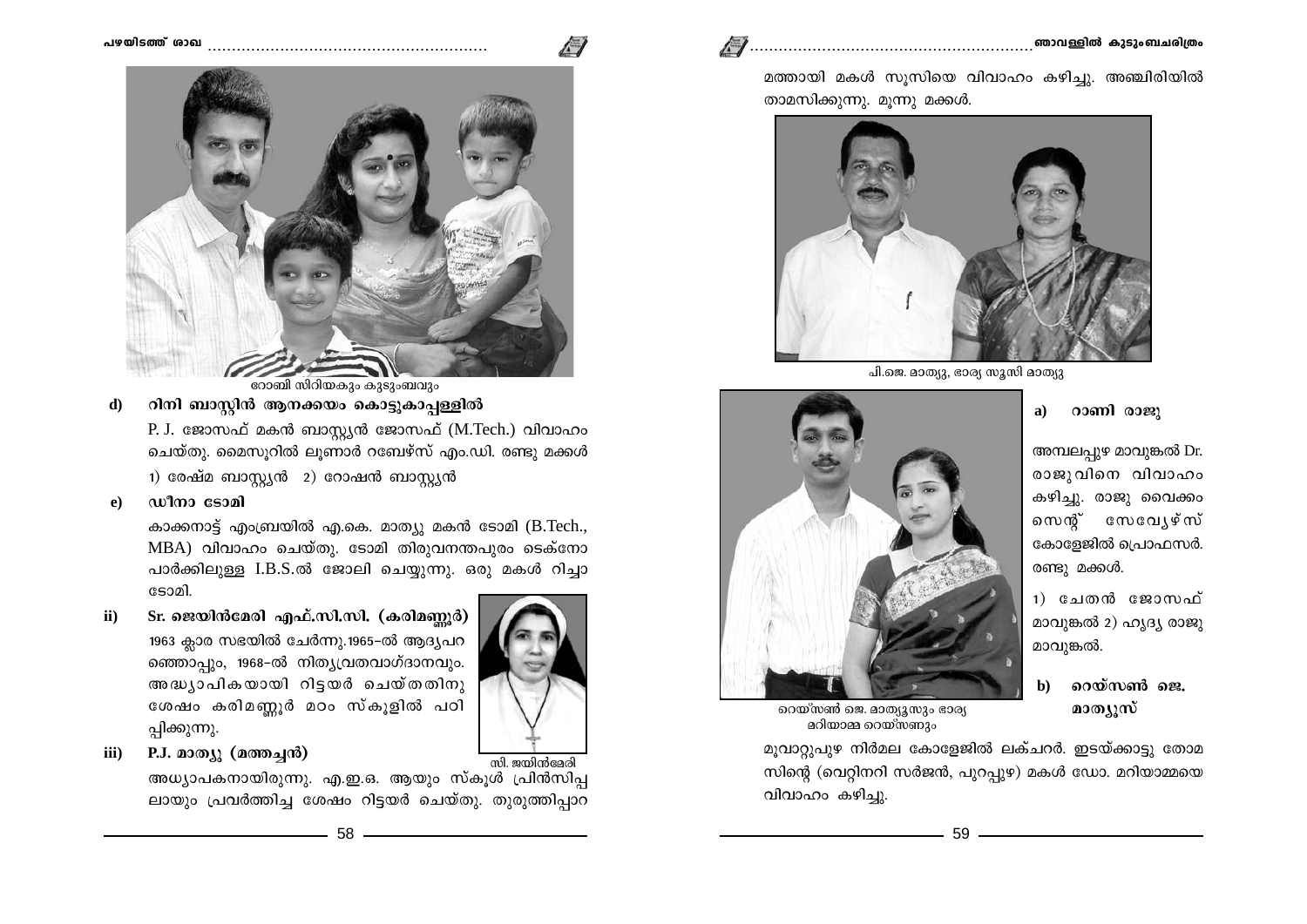ഡോ. ലിനിറ്റ മാത്യുസ്  $\bf c)$ 

> തിരുവനന്തപൂരം ടെക്നോപാർക്കിലുള്ള Cornhill Alliance-ൽ ജോലി. മണിമല തീമ്പലങ്ങാട്ട് ജോസഫിന്റെ മകൻ പ്രിൻസ് ജോസഫ് (ടെക്നോപാർക്ക്) വിവാഹം കഴിച്ചു. ഒരു മകൾ -റോസ്

Dr. ജോണി ജോസഫ് M.D., D.M. (കാർഡിയോളജിസ്റ്റ്, കാരിത്താസ്)  $iv)$ 



യോ. ജോണിയും കുടുംബവും

മുന്നാമത്തെ മകൻ ജോണി ജോസഫ് തെള്ളകം കാരിത്താസ് ഹോസ്പിറ്റലിലെ സീനിയർ കാർഡിയോളജിസ്റ്റായി പ്രശസ്ത മായ നിലയിൽ ജോലി ചെയ്യുന്നു. ഭരണങ്ങാനം മേരിഗിരി, പാലാ മരിയൻ സെന്റർ, എന്നീ ആശുപത്രികളിൽ കൺസൾട്ടന്റ് കാർഡിയോളജിസ്റ്റാണ്. കേരളാ പൊതുമരാമത്ത് റിട്ടയേർഡ് ചീഫ് എഞ്ചിനീയർ ശ്രീ. എം.ജെ. മാത്യു മണക്കളത്തിന്റെയും തിരുവനന്തപുരം കോട്ടൺഹിൽ സ്കൂൾ അദ്ധ്യാപികയായിരുന്ന സാറാമ്മയുടെയും മകൾ റാണിയാണ് ഭാര്യ. അവർക്ക് ഒരു മകളും ഒരു മകനും. ഡോക്ടർ ജോണി ജോസഫ് കൂടുംബയോഗം ആയുഷ്കാല മെമ്പർ ആണ്. കുടുംബയോഗത്തിന്റെ പ്രവർത്ത നങ്ങളിൽ വളരെയധികം താല്പര്യം എടുത്ത് പ്രവർത്തിച്ചു കൊണ്ടിരിക്കുകയും ചെയ്യുന്നു. Ph: 0481 2790222 (Res.); 2790025, 2790029 (Home)

### അഞ്ജു (ആൻ)  $a)$

മകൾ അഞ്ജു തൃശൂർ ഗവ. മെഡിക്കൽ കോളേജിൽ MBBS-നു പഠിക്കുന്നു.

അപ്പു (ജോസഫ്) b)

> മകൻ അപ്പു BITS PILANI GOA-യിൽ എൻജിനീയറിംഗിന് പഠിക്കുന്നു.

## $4$ A1b. വർക്കി

വർക്കി നീലൂർ കിഴക്കേക്കര ഇട്ടിയേപ്പ് മകൾ ത്രേസ്യാമ്മയെ വിവാഹം കഴിച്ചു. വർക്കി 1990-ൽ നിര്യാതനായി. ഇവർക്കു മൂന്നു മക്കൾ.

മേരി സാബി  $\mathbf{i}$ 

> കൈനടി വട്ടപ്പറമ്പിൽ വർക്കി മകൻ സേവ്യർ (സാബി) വിവാഹം കഴിച്ചു. സാബി ഫെഡറൽ ബാങ്ക് മാനേജരായി റിട്ടയർ ചെയ്തു. മൂന്നു മക്കൾ.

- ജോർജ് സേവ്യർ എം.എസ്.സി. കമ്പ്യൂട്ടർ a) കോതമംഗലം പള്ളിക്കാപറമ്പിൽ റീനയെ വിവാഹം കഴിച്ചു. ഇവർ ഹൈദരാബാദിൽ ജോലി ചെയ്യുന്നു. ഒരാൺകുട്ടി.
- ജോസഫ് സേവ്യർ എം.എസ്.സി. കമ്പ്യൂട്ടർ  $h)$ പള്ളിക്കത്തോട് പാലയ്ക്കപ്പറമ്പിൽ കുടുംബാംഗം റാണിയെ വിവാഹം ചെയ്തു.
- മരിയ സേവ്യർ  $\mathbf{c}$ നഴ്സിംഗ് വിദ്യാർത്ഥിനി
- $\mathbf{ii}$ ജോസ്

എലിക്കുളത്ത് കുമ്പളപ്പള്ളിൽ ദേവസ്യ മകൾ പെണ്ണമ്മയെ വിവാഹം കഴിച്ചു. രണ്ടു മക്കൾ.

- ജോബി ജോസഫ് a)
- ജീന ജോസ് b)
- iii) സാലി

ഇരിങ്ങാലക്കുട തെക്കേതല അന്തോണി മകൻ ജോസിനെ വിവാഹം കഴിച്ചു. ജോസ് കോളേജ് പ്രൊഫസറായി ജോലി ചെയ്യുന്നു. മുന്നു മക്കൾ.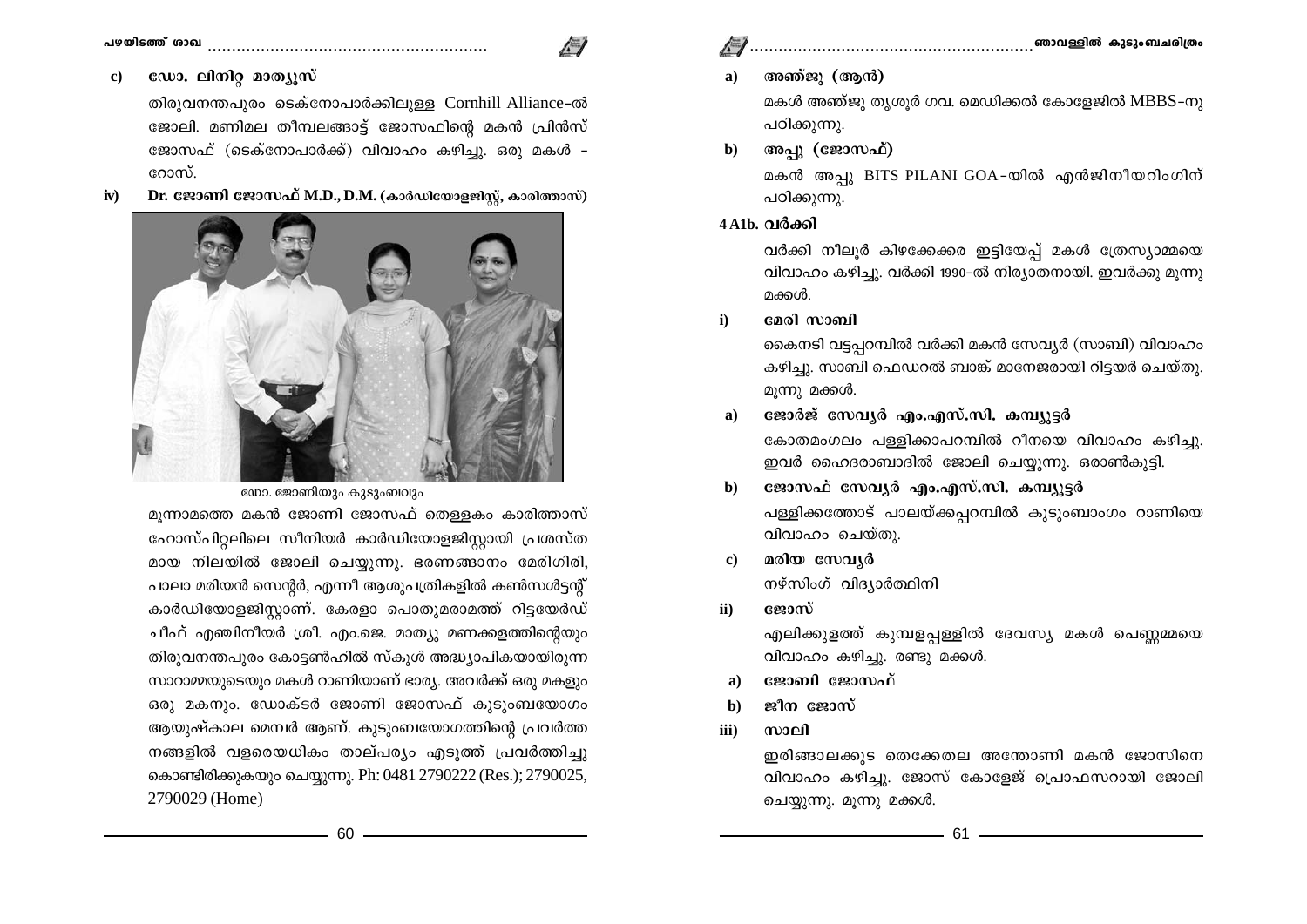- അലീന റ്റി. ജോസ് (എം.എസ്.സി. വിദ്യാർത്ഥിനി) 1)
- അനീറ്റ റ്റി. ജോസ് (ഡിഗ്രി വിദ്യാർത്ഥിനി)  $(2)$
- ആന്റണി റ്റി. ജോസ് (എൻജിനീയറിംഗ് വിദ്യാർത്ഥി) 3)

## 4A1c. അന്നക്കാടി

കുറുമണ്ണ് കുഴിഞ്ഞാലിൽ കുടുംബം. കെ.സി. മൈക്കിൾ (മിനിഹാച്ചൻ) വിവാഹം കഴിച്ചു. (രണ്ടു പേരും നിര്യാതരായി) അഞ്ചു മക്കൾ.

- കുഞ്ഞ് ചെറിയാൻ (ഫോൺ : 04822 273923)  $\mathbf{i}$ ഭരണങ്ങാനത്ത് ഓലിക്കൽ തൊമ്മി-മറിയാമ്മ മകൾ ലീലാമ്മയെ വിവാഹം ചെയ്തു. ഇവർ ഇപ്പോൾ കളത്തുകടവിൽ താമസിച്ചു വരുന്നു. നാലു മക്കൾ.
- അൻസമ്മ (ഫോൺ : 04772 747313)  $a)$

കാവാലം മൂലശ്ശേരി കുടുംബാംഗം സിബിച്ചൻ വിവാഹം ചെയ്തു.

- മറിയാമ്മ (ഫോൺ : 04812 704425) b) കൊഴുവനാൽ കാഞ്ഞിരമറ്റം പഴേത്തോട്ടത്തിൽ ജോഷി വിവാഹം ചെയ്തു.
- മാണിച്ചൻ (റോണി)  $\bf c)$

കുടല്ലൂർ പാണ്ടൻപടത്തിൽ കൂടുംബാംഗം സബീനയെ വിവാഹം ചെയ്തു. ഇപ്പോൾ കളത്തുക്കടവിൽ താമസിക്കുന്നു.

- **ടോണി (തോമാച്ചൻ)** (ഫോൺ : 04712 242089)  $\mathbf{d}$ മാർത്താണ്ഡം കുഴിഞ്ഞാലിൽ ബേബി-ഏലിക്കുട്ടി മകൾ ബെൻസിയെ വിവാഹം ചെയ്തു. മാർത്താണ്ഡത്തു താമസിച്ചു വരുന്നു.
- ചിന്നമ്മ (ഫോൺ : 04822 221596)  $\mathbf{ii}$ തീക്കോയി പാലിയകുന്നേൽ കുരുവിള-അന്നമ്മ മകൻ സെബാസ്ററുൻ (കുഞ്ഞ്) വിവാഹം ചെയ്തു. കുറുമണ്ണിൽ താമസിക്കുന്നു.
- കുട്ടിയച്ചൻ (കെ.എം. മാത്യു) (ഫോൺ : 04822 221214) iii) ചിറക്കടവ് വെട്ടിക്കാട് ഡൊമനിക് മകൾ ത്രേസ്യാമ്മയെ വിവാഹം ചെയ്തു. ഒരു മകൾ. 1) അനു മാത്യൂസ്
- ദേവസ്യാച്ചൻ (കെ.എം. മൈക്കിൾ) (ഫോൺ : 04822 221598)  $iv)$ അരുവിത്തുറ പ്ലാത്തോട്ടം ദേവസ്യാക്കുട്ടി മകൾ ജോർജിയയെ വിവാഹം ചെയ്തു. നാലു മക്കൾ. കുറുമണ്ണ് താമസിക്കുന്നു.  $1)$  ആൻ മേരി 2) അലീന 3) അഖില 4) അഞ്ജല
- സാലിയമ്മ (ഫോൺ : 04822 272203)  $\vec{v}$ പൂഞ്ഞാർ തകിടിയേൽ മത്തായി മകൻ സ്റ്റാൻലി വിവാഹം ചെയ്തു. രണ്ടു മക്കൾ.

## 4 A2. കുഞ്ഞമ്മൻ (കുഞ്ഞുമ്മൻ) പഴയിടം, (1896-1987)

പോണാട് അടുത്തുള്ള മലയിൽ വീട്ടിൽ താമസിച്ചു. പാല പൊരുന്നോലിൽ ചെറിയത് റോസ മകൾ അന്നമ്മയെ വിവാഹം കഴിച്ചു. ഏഴുമക്കളുണ്ടായി. ഏക മകൻ ചെറുപ്രായത്തിലെ മരിച്ചു. നാലാമത്തെ മകളെ വിവാഹം ചെയ്തു കാപ്പിൽ കുറുവച്ചൻ ദത്തു നിന്നു. കുഞ്ഞമ്മൻ 91-ാം വയസ്സിലും അന്നക്കുട്ടി 98-ാം വയസ്സിലും നിര്യാതയായി.

അന്നക്കുട്ടി a)

> രാമപുരം ചെറുനിലത്ത് സ്കറിയ വിവാഹം കഴിച്ചിരിക്കുന്നു. അന്നക്കുട്ടി 2007-ൽ നിര്യാതയായി.

b) റോസമ്മ

> പാലാ ഞരളക്കാട്ടു പതിയിൽ മത്തായി (ബിജീത്ത മകൻ ജോസഫ് വിവാഹം ചെയ്തിരിക്കുന്നു. ഇപ്പോൾ പാലായിൽ താമസിച്ചു വരുന്നു.

ഔസേപ്  $\mathbf{c}$ 

ഒരു വയസ്സു പ്രായമുള്ളപ്പോൾ നിര്യാതനായി.

മറിയക്കുട്ടി d)

> പാലാ കാപ്പിൽ കുറുവച്ചൻ വിവാഹം കഴിച്ചിരിക്കുന്നു. മറിയക്കുട്ടി 1985-ൽ നിര്യാതയായി.

 $e)$ ഏലിക്കുട്ടി

> വെള്ളിയാമറ്റം കിഴക്കേക്കര കൊച്ചുമറ്റത്തിൽ പാപ്പച്ചൻ വിവാഹം കഴിച്ചിരിക്കുന്നു. ഏലിക്കുട്ടി 2000-ൽ നിര്യാതയായി.

 $\mathbf{f}$ കൂട്ടിയമ്മ

1400 വയസ്സിൽ നിര്യാതയായി.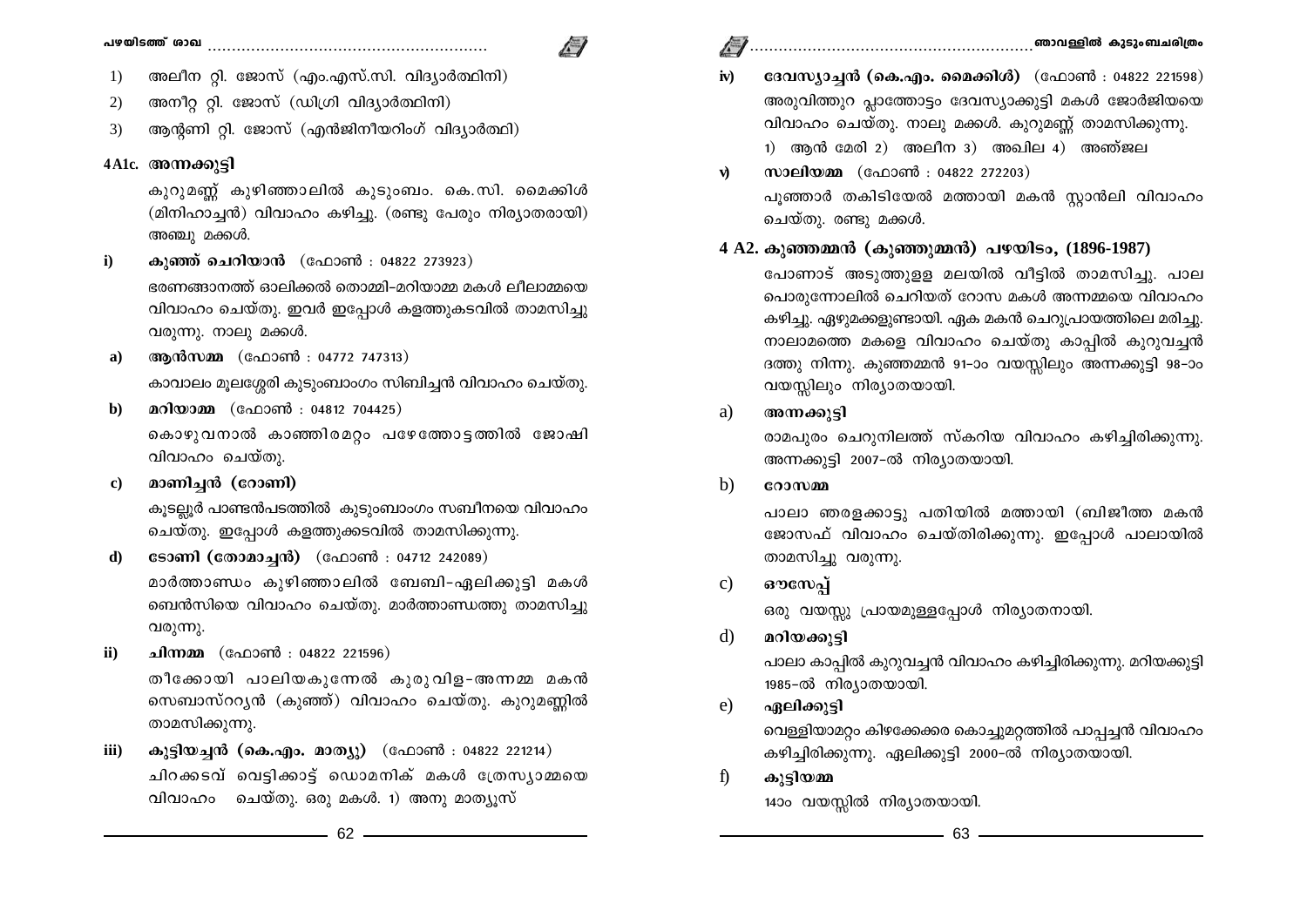### ലില്ലിക്കുട്ടി  $\mathbf{g}$

വെള്ളിയാമറ്റം പിണക്കാട്ട് ജോസ് വിവാഹം കഴിച്ചിരിക്കുന്നു. ഇവർ രണ്ടുപേരും ജർമ്മനിയിൽ സ്ഥിരതാമസമാക്കിയിരിക്കുന്നു.



## 4B1. തൊമ്മൻ കോളപ്ര

കരുർ മഞ്ഞക്കുന്നേൽ കുഞ്ഞന്നയെ വിവാഹം ചെയ്തു. 1927 കളിൽ കോളപ്രയ്ക്കു പോന്നു.

ഇവർക്ക് നാലു മക്കൾ. മൂന്നാണും ഒരു പെണ്ണും.

## 4Bla. കൊച്ച് (കുരൃൻ)

മൂത്ത മകൻ കൊച്ച് മുട്ടത്തുകളപ്പുരയ്ക്കൽ മറിയാമ്മയെ വിവാഹം ചെയ്തു. ആറു മക്കൾ.



പഴയിടം ശ്രീ പി.റ്റി. കുര്യാക്കോസും കുടുംബവും മകൻ ജോസ് കുര്യാക്കോസും കുടുംബവും

# 

### തോമസ്  $\mathbf{i}$

കലൂർ കാരക്കുന്നേൽ കുഞ്ഞാഗസ്തിയുടെ മകൾ സെലിനെ വിവാഹം ചെയ്തു. രണ്ട് ആൺമക്കൾ. മുട്ടത്തു താമസിക്കുന്നു.

### സ്യബിൻ തോമസ്  $a)$

കുറവിലങ്ങാട് എളമ്പാശ്ശേരി കൂടുംബാംഗം ബിനിയെ വിവാഹം ചെയ്തു. ഇവർക്കു മൂന്നു മാസം പ്രായമുള്ള ഒരു മകൾ (സെലിൻ). ഗൾഫിൽ താമസിക്കുന്നു.

### കമൽ തോമസ് b)

ഇലക്ട്രോണിക് എഞ്ചിനീയറായി ചെന്നൈയിൽ ജോലി ചെയ്യുന്നു.

 $\mathbf{ii}$ അക്കമ്മ

> കോതമംഗലം പിട്ടാപ്പിള്ളിൽ ജോസ് വിവാഹം ചെയ്തു. ഇപ്പോൾ മൂവാറ്റുപുഴ വാഴപ്പള്ളിയിൽ താമസിച്ചു വരുന്നു. അഞ്ചു മക്കൾ. 1) സംഗീത 2) സ്മിത 3) സബിത 4) സൗമ്യ 5) ജെയിംസ്

അഡ്വ. പി.കെ. സ്കറിയ (കറിയാച്ചൻ) (ഫോൺ : 04862 255312) iii) തൊടുപുഴയിൽ പ്രാക്ടീസ് ചെയ്യുന്നു. കാലടി കോലഞ്ചേരി വീട്ടിൽ മത്തായി മകൾ കൊച്ചുറാണിയെ വിവാഹം ചെയ്തു. മൂന്നു പെൺമക്കൾ. 1) അനു 2) അഞ്ജന തെരേസ സ്കറിയ 3) അമിത തെരേസ സ്കറിയ  $(+1 \text{ all } 3,0$ ർത്ഥിനി)

### ജോണി കളപ്പുര  $iv)$

കായിക രംഗത്തും രാഷ്ട്രീയ രംഗത്തും തിളങ്ങിനിന്ന പ്രതിഭ. മുട്ടം സഹകരണ ബാങ്ക് പ്രസിഡന്റായിരുന്നു. 45–ാം വയസ്സിൽ നിര്യാതനായി. കാഞ്ഞാർ പിണക്കാട്ട് കുര്യാക്കോസ്സിന്റെ മകൾ ലിസിയെ വിവാഹം കഴിച്ചു. രണ്ട് മക്കൾ. 1) രമ്യ കളപ്പുര (മുട്ടം സഹകരണ ബാങ്കിൽ)  $2)$  റീമ ജെ. കളപ്പുര (നഴ്സിംഗ് വിദ്യാർത്ഥിനി)

കെ.കെ. ജോസഫ് (ഔസേപ്പച്ചൻ) (ഫോൺ : 04862 255139)  $\mathbf{v})$ മൂട്ടം ചാമക്കാലായിൽ മിഖായേൽ മകൾ വൽസയെ വിവാഹം ചെയ്തു. നാല് മക്കൾ.

1) ഡോണി പഴയിടം (എൻജി. വിദ്യാർത്ഥി) 2) ജ്യോതിസ്റ്റ് മരിയ  $($ ഡിഗ്രി) 3) അന്നു ദീപം ജോസ് 4) ഷൈൻ മൈക്ലീനാ ജോസ്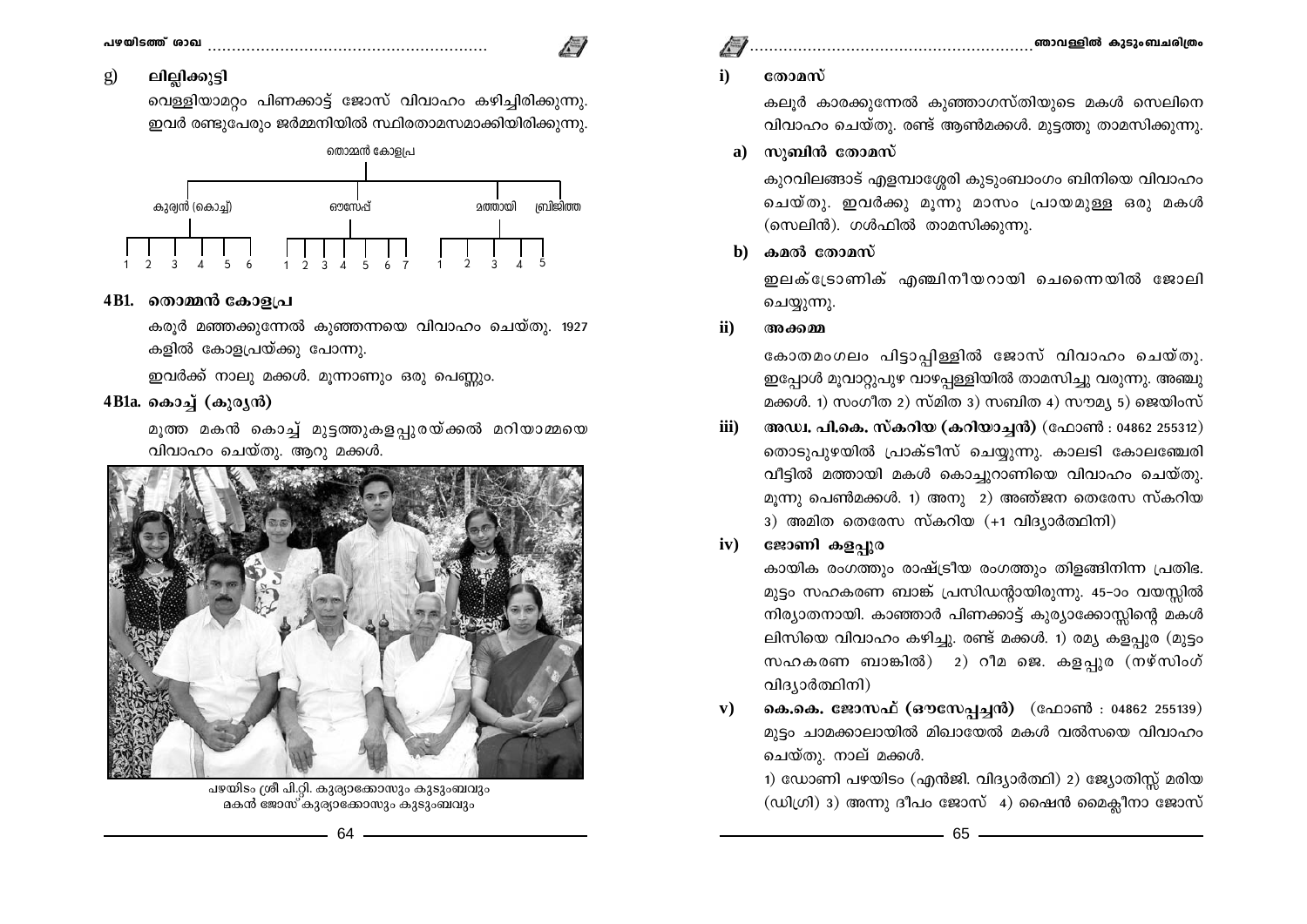$\sqrt{ }$ 

ഷാജി പഴയിടം (ഫോൺ : 04862 256046)  $\mathbf{vi})$ 

മുലമറ്റം അഞ്ചാനിക്കൽ തൊമ്മച്ചൻ മകൾ ലൗലിയെ വിവാഹം കഴിച്ചു. മൂന്നു കൂട്ടികൾ

1) ശാലിനി ഡെന്നീസ് 2) ഷെറിൻ 3) അൽഫോൻസ

- 4B1b. ഔസേപ്പ് (കുഞ്ഞേപ്പ്, ആനക്കയം) (ഫോൺ : 04862 258303) വേരനാനിക്കൽ ആഗസ്തി-ഏലിക്കുട്ടി മകൾ മറിയക്കുട്ടിയെ വിവാഹം കഴിച്ചു. ആനക്കയത്തു താമസിക്കുന്നു. ഏഴു മക്കൾ.
- അച്ചാമ്മ (ഫോൺ : 0486 273218)  $\mathbf{i}$

തുടങ്ങനാട്ടു വരിക്കമാക്കൽ അപ്പച്ചൻ വിവാഹം കഴിച്ചു. നാലു മക്കൾ.

മാജ a)

> വാഴക്കുളം തേവർപ്പാടത്തു സജിയെ വിവാഹം കഴിച്ചു. രണ്ടു കുട്ടികൾ. 1) മാർട്ടിൻ ജോസ് സജി 2) തെരേസ് റോസ് സജി

മഞ്ചു (ഫോൺ : 0482 2252795) b)

> കടപ്ലാമറ്റത്തു കാരിക്കൽ സുനിൽ വിവാഹം കഴിച്ചു. മൂന്നു കൂട്ടികൾ. 1) റിയാ സൂനിൽ 2) ആന്റണി എസ്. കാരിക്കൽ.

- മീര പി.ജി.ഡി.സി.എ. വിദ്യാർത്ഥിനി.  $\bf c)$
- d) sോണി B.Pham. വിദ്യാർത്ഥി
- $\mathbf{ii}$ തോമസ് (കുട്ടിച്ചൻ)

ആനക്കയത്ത് തറവാട്ടു വീട്ടിൽ – മൂലമറ്റത്തു മനയാനിക്കൽ അപ്പച്ചൻ-മേരി മകൾ എൽസമ്മയെ വിവാഹം കഴിച്ചു. 4 മക്കൾ.

സഞ്ചു (ഫോൺ : 04822 202258) a)

> മേലുകാവു പാറപ്പുറത്തു ദേവസ്യാ-മേരി മകൻ പ്രസാദിനെ വിവാഹം കഴിച്ചു. രണ്ടു കുട്ടികൾ. 1) മരിയാപ്രസാദ് 2) ബാസ്റ്റ്യൻ പ്രസാദ്

 $\mathbf{b}$ സനോജ്

> മൂവാറ്റുപുഴ പുത്തൻപുരയ്ക്കൽ സ്മിതയെ വിവാഹം കഴിച്ചു. സനോജ് എറണാകുളം കിറ്റെക്സിൽ ജോലി ചെയ്യുന്നു. ഒരു പെൺകുട്ടി – ഏഞ്ചൽ തെരേസ് സനോജ്

- സലീഷ് (ഫോൺ : 04862 224895, 9447511726)  $\mathbf{c}$ തട്ടക്കുഴ കോഴികൊത്തിക്കൽ ബേബിച്ചന്റെ മകൾ സ്മിതയെ (അദ്ധ്യാപിക) വിവാഹം കഴിച്ചു. സലീഷ് റബർ ബിസിനസ്സിൽ ഏർപ്പെട്ടിരിക്കുന്നു. ഒരാൺകുട്ടി – റിച്ചാർഡ്
- സുബിൻ d)

തൊടുപുഴ ലുണാർ റബേഴ്സിൽ ജോലി ചെയ്യുന്നു.

മത്തച്ചൻ (ഫോൺ : 04862 258255) iii)

> പൈക പഴേപ്പറമ്പിൽ ജോസ്-മേരി മകൾ ലിസ്സമ്മയെ വിവാഹം ചെയ്തു. ഇവർ തൊടുപുഴ തലയനാട്ടു താമസിക്കുന്നു. രണ്ടു മക്കൾ. 1) നീതു (ബി.എഡ്. വിദ്യാർത്ഥിനി) 2) നിമ്മി (ഡിഗ്രി വിദ്യാർത്ഥിനി)

എൽസി  $iv)$ 

> ഹൈറേഞ്ച് പുതക്കുഴിയിൽ പാപ്പച്ചൻ-ത്രേസ്യാ മകൻ മാത്തച്ചൻ വിവാഹം കഴിച്ചു. മൂന്നു മക്കൾ. 1) ദീപ്തി (MCA വിദ്യാർത്ഥിനി) 2) ദിവ്യ (Engg. വിദ്യാർത്ഥിനി) 3) അൽഫോൻസ (പ്ലസ് ടു വിദ്യാർത്ഥിനി)

### ${\bf v})$ ബേബി ജോസഫ്

പ്രവിത്താനം കുഴിഞ്ഞാലിൽ തോമസ്–ത്രേസ്യ മകൾ ഷീബയെ വിവാഹം കഴിച്ചു. തലയനാട്ടു താമസിക്കുന്നു. ആലക്കോട് നാഗാർജ്ജുന ആയുർവേദിക്സിൽ ജനറൽ മാനേജർ. രണ്ടു മക്കൾ. 1) ബിബിൻ (+2 വിദ്യാർത്ഥി) 2) ബോബിൻ (ഹൈസ്കൂൾ വിദ്യാർത്ഥി)

ഡെയ്സി vi)

> വാഴക്കുളം നമ്പ്യാപറമ്പിൽ (പൂക്കാട്ടു) ജോയി വിവാഹം കഴിച്ചു. ജോയി വാഴക്കുളത്തു ബിസിനസ് ചെയ്യുന്നു. രണ്ടു മക്കൾ. 1) അമൽ (എൻജി. വിദ്യാർത്ഥി) 2) അജൽ (ഡിഗ്രി വിദ്യാർത്ഥി)

- മിനി ജോയി (ഫോൺ : 04852 855393) vii) പോത്താനിക്കാട്ട്, കോയിക്കര ജോസഫ്-അന്നക്കുട്ടി മകൻ ജോയി വിവാഹം കഴിച്ചു. ഒരു കുട്ടി. 1) നവീൻ ജോയി
- 4B1c. മത്തായി (ഫോൺ : 04862 311863) ഇടങ്ങനാട്ടിൽ കടുകൻമാക്കൽ കുടുംബാംഗം ആനിസിനെ വിവാഹം കഴിച്ചു. കോളപ്ര താമസിക്കുന്നു. അഞ്ചു മക്കൾ.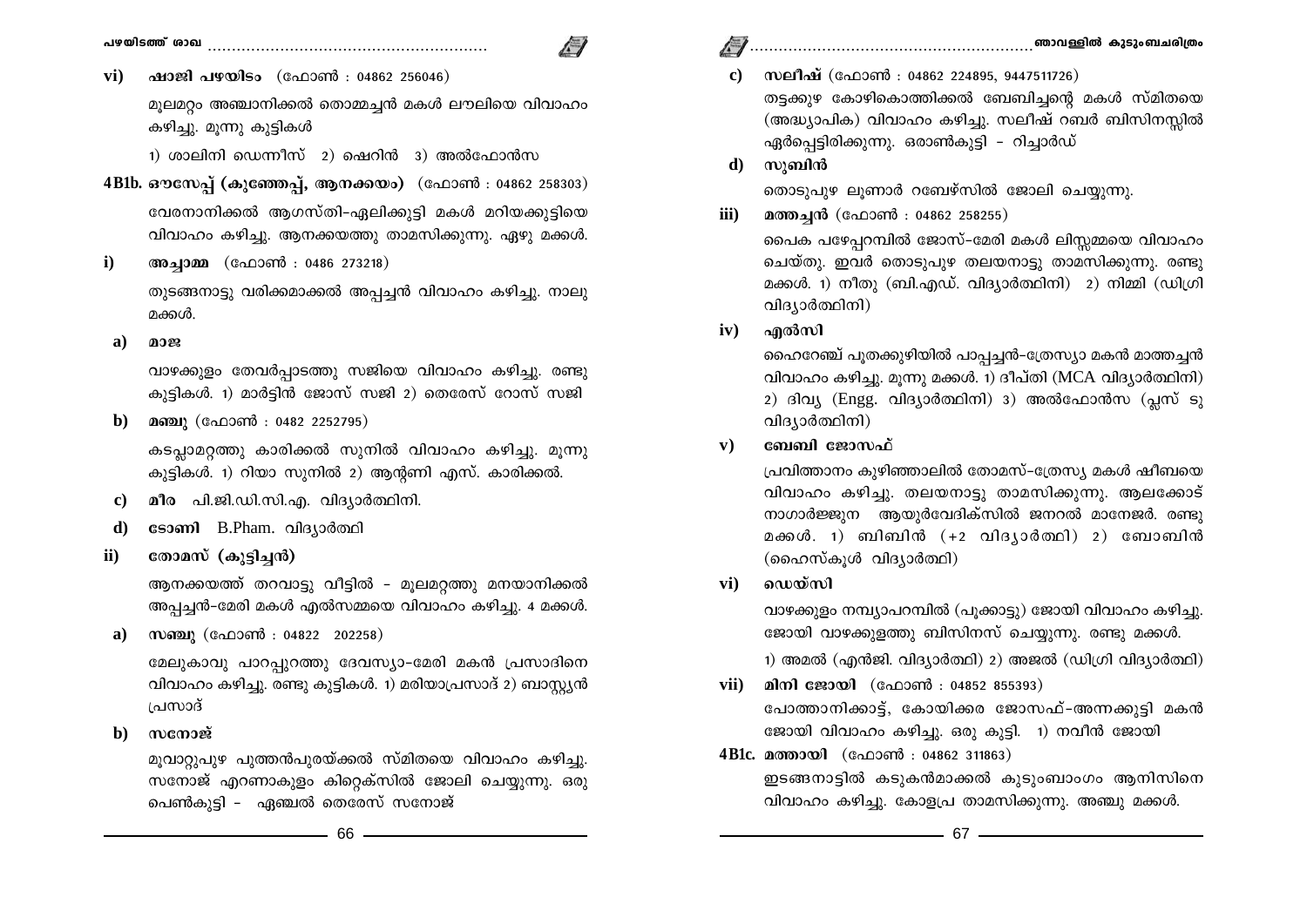- $\mathbf{i}$ **ടോമി** (ഫോൺ : 04862 257281) ബിസിനസ്സ് - അറക്കുളം തുരുത്തിക്കര കുടുംബാംഗം ജാൻസിയെ വിവാഹം ചെയ്തു. രണ്ടു മക്കൾ.  $1)$  അമൽ  $2)$  അൽവിൻ
- ബെറ്റി (ഫോൺ : 04862 252523)  $\mathbf{ii}$ ആനിക്കാട് പൂപ്പള്ളിക്കുടിയിൽ ജോസഫ് ഫ്രാൻസിസിനെ വിവാഹം കഴിച്ചു. 1997 ഡിസംബർ 28–ന് ജോസഫ് ഫ്രാൻ സിസ് നിര്യാതനായി. രണ്ടു കുട്ടികൾ.

1) ഡോണിഷ് (എൻജി. വിദ്യാർത്ഥി) 2) ഡെലീന

ബീനു (ഫോൺ : 04602 210350) iii)

> മലബാർ പയ്യാവൂർ തച്ചുകുന്നേൽ (കിഴക്കാറക്കാട്ട്) ജോർജ്ജു കുട്ടി വിവാഹം കഴിച്ചു. രണ്ടു മക്കൾ. 1) എമിൽ 2) അയോണ

റിമ്മി  $iv)$ 

> തൊടുപുഴ കലൂർ പുതിയകുന്നേൽ ഈപ്പച്ചൻ-ലില്ലിക്കുട്ടി മകൾ ജൂലിയറ്റിനെ വിവാഹം കഴിച്ചു. മൂന്നു മക്കൾ. 1) മരിയ 2) മാത്യൂസ് 3) ജെയിംസ്

റിഗിൻസ്  $\mathbf{v}$ )

> തുടങ്ങനാട്ട് പുത്തൻപുരയിൽ ബേബി മകൻ ബെറ്റ്സി(നേഴ്സ്, സൗദി)യെ വിവാഹം കഴിച്ചു. ഒരു മകൾ - റിത്തിക.

4B1d. ബ്രിജീത്ത (ഫോൺ : 04862 255609)

ബ്രിജീത്തയെ തുടങ്ങനാട്ട് എരപ്പൂഴിക്കര പാപ്പച്ചൻ (ജയിംസ് അഗസ്റ്റിൻ) വിവാഹം ചെയ്തു. നാലു മക്കൾ.

# 4 B2. വർക്കി വെട്ടിമറ്റം

വർക്കി 1898-ൽ ജനിച്ചു. പയപ്പാർ മൈലാടൂർ ഇട്ടിയേപ്പിന്റെ മകൾ മറിയത്തെ വിവാഹം ചെയ്തു. 1945-ൽ വെട്ടിമറ്റത്തിനു താമസം മാറ്റി. ഇവർക്ക് അഞ്ചു മക്കൾ.

വർക്കി വെട്ടിമറ്റം



## മറിയാമ്മ മത്തായി

 $\mathbf{i}$ 

- ആലക്കോട്ട് മനയാനിക്കൽ മത്തായി വിവാഹം കഴിച്ചു. ഇവർക്ക് ആറുമക്കൾ. 25.03.2007-ൽ നിര്യാതയായി.
- ബ്രിജീറ്റ് (ഫോൺ : 279715)  $\mathbf{a}$

കോടിക്കുളം കളപ്പുരയ്ക്കൽ പൈലി വിവാഹം ചെയ്തു. ഇവർക്കു മുന്നു മക്കൾ.

- 1) ബിസ്മി പോൾ (മേരി)-അടിമാലി ശല്യാംപാറ കൊടപാംകൂന്നേൽ സോണി വിവാഹം ചെയ്തു.
- $2)$  ബിൻ പോൾ (ബ്രിജീറ്റ്)
- $3)$  ജിന്റ പോൾ (അന്ന)
- മേരി ബേബി (ഫോൺ : 9847935611) b)

വാഴത്തോപ്പ് ശ്രാട്ടേൽ ബേബി വിവാഹം ചെയ്തു. രണ്ടു മക്കൾ.

1) ആൻ മരിയ ബേബി (നേഴ്സ്, സൗദി)

2) തോമസുകുട്ടി ബേബി (പ്ലസ് ടു)

ജിമ്മി മാത്യു (ഫോൺ : 04862 277856)

അഞ്ചിരി വള്ളോപ്പിള്ളിൽ ഷേർളിയെ വിവാഹം ചെയ്തു. രണ്ടു മക്കൾ. 1) ജിബിൻ ജിമ്മി 2) ജിതിൻ ജിമ്മി

സി. ആനി മനയാനി d).

എസ്. എച്ച്. കോൺവെന്റ്, പഞ്ചാബ്

- രാജു മാത്യു (ഫോൺ : 04862 277895)  $e)$ വാഴക്കുളം ഇടാട്ടേൽ നെല്ലിക്കുന്നേൽ ഷൈനിയെ വിവാഹം ചെയ്തു. രണ്ടു മക്കൾ. 1) റീനു രാജു 2) മാത്യു രാജു
- സി. റ്റെസി മനയാനി (ഫോൺ : 274512)  $f$ അഡോറേഷൻ കോൺവെന്റ്, വഴിത്തല.
- $\mathbf{ii}$ കുര്യൻ വർക്കി വെട്ടിമറ്റം പാറക്കുന്നേൽ ഏലിക്കുട്ടിയെ വിവാഹം ചെയ്തു. ആറു മക്കൾ.
- പി.കെ. ജോർജ്ജ്  $\mathbf{a}$

എലിവാലി വേലിക്കാത്ത് (പുവത്തുങ്കൽ) ഗ്രേസിയെ വിവാഹം കഴിച്ചു. രണ്ടു മക്കൾ. ഗ്രേസി 1992-ൽ നിര്യാതയായി.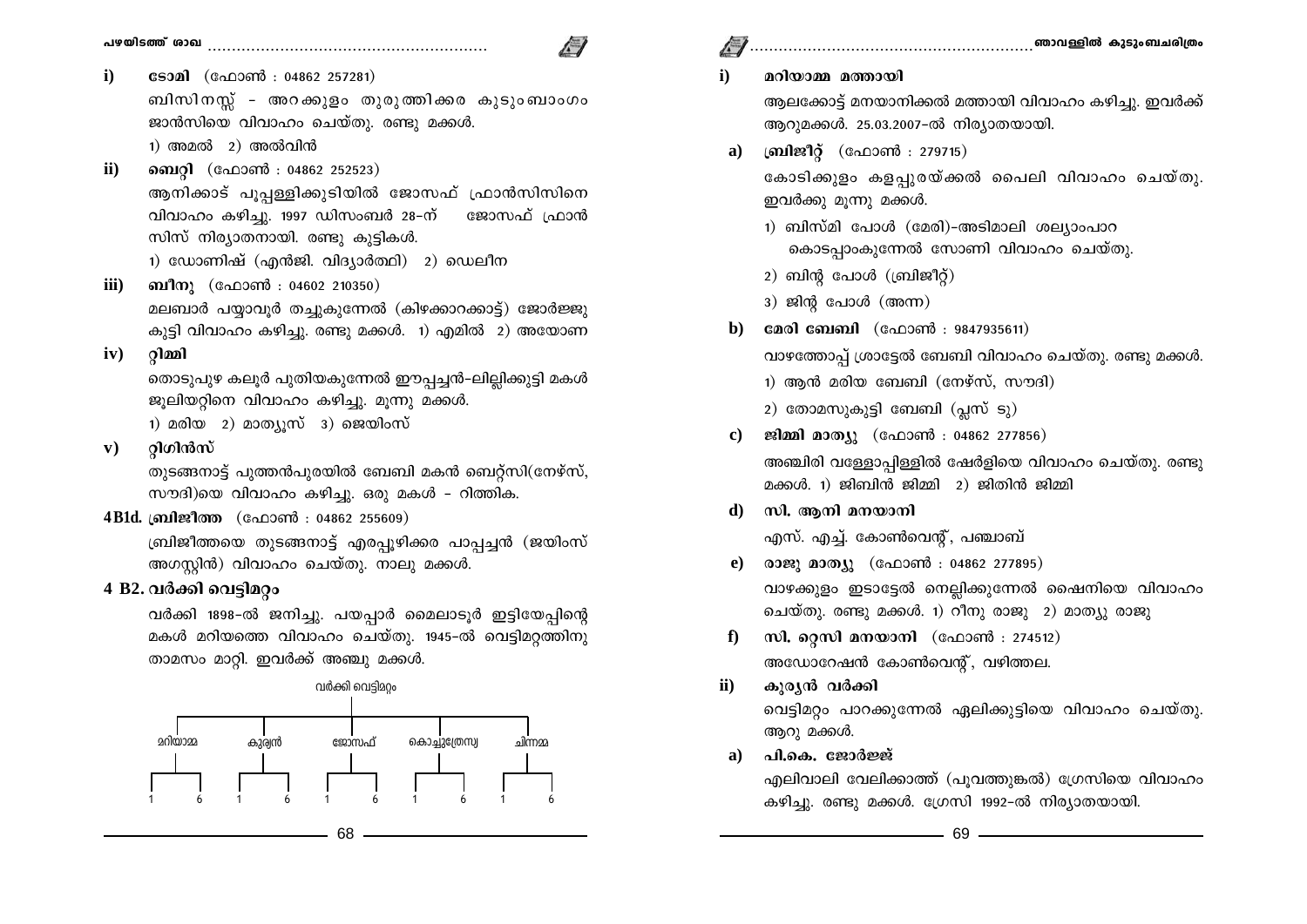- 1) സിന്ധു. പി. ജോർജ്ജ് (അൽഫോൻസ) കടവുർ കാട്ടുകുടിയിൽ ബിജു വിവാഹം ചെയ്തു. ഇവർക്കു 3 മക്കൾ.
	- $1)$  ആൻമരിയ ബിജു  $2)$  ആൻസിക ബിജു  $3)$  ആൽബിയ ബിജു
- 2) സുഭാഷ് ജോർജ്ജ് (ഫോൺ : 9895405516) ചിലവുമുണ്ടയ്ക്കൽ മിനിയെ വിവാഹം ചെയ്തു. തൊടുപുഴ യിൽ ഫിലിം എഡിറ്റിംഗ് നടത്തുന്നു. രണ്ടു പെൺകുട്ടികൾ.
	- 1) അഞ്ജലിൻ ജോർജ് 2) എയ്ഞ്ചൽ ജോർജ്
- b) മേരി മാത്യൂ (ഫോൺ : 04902 302728) കണ്ണൂർ ജില്ലയിൽ പെരുവ വാഴചാരിക്കൽ മാത്യു വിവാഹം കഴിച്ചു. രണ്ടു മക്കൾ.
	- 1) രാജേഷ് മാത്യു 2) ജസ്റ്റിൻ മാത്യു
- സെബാസ്ക്യൻ കുര്യൻ (ഫോൺ : 276196)  $\mathbf{c}$ കലയന്താനി ചിലമ്പിക്കുന്നേൽ മേഴ്സിയെ വിവാഹം ചെയ്തു. രണ്ടു മക്കൾ.

1) അരുൺ സെബാസ്റ്റ്യൻ 2) നിഷ സെബാസ്റ്റ്യൻ

- $d)$  ഫിലോമിന ബേബി (ഫോൺ : 262786) ചെലവ് തേക്കുംകാട്ടിൽ ബോബി (കൃഷി) വിവാഹം കഴിച്ചു. ഇവർക്ക് രണ്ടു മക്കൾ. 1) ബിബിൻ ബേബി (General Nurse കൽക്കട്ട) 2) നീതു ബേബി (+1-നു പഠിക്കുന്നു)
- e) ആൻസി ബെന്നി (ഫോൺ : 258224) തലയനാട് മുണ്ടമറ്റത്തിൽ ബെന്നി വിവാഹം കഴിച്ചു. രണ്ടു മക്കൾ 1) ജോസഫ് അഗസ്ക്യൻ 2) റോസ് മേരി
- മാത്തച്ചൻ കുരൃൻ  $($ ഫോൺ : 276189 $)$  $\bf{f}$ പൂറപൂഴ തകിടിപൂറത്ത് ഡെയ്സിയെ വിവാഹം കഴിച്ചു. മുന്നു മക്കൾ. 1) അപർണ മാത്യു 2) അമ്പിളി മാത്യു 3) മാനുവൽ മാത്യു
- ജോസഫ് വർക്കി (ഔത) iii)

ഇടവെട്ടി നെടുങ്കല്ലേൽ കത്രിക്കുട്ടിയെ വിവാഹം ചെയ്ത് തറവാട്ടിൽ താമസിക്കുന്നു. ആറു മക്കൾ.

a) സിസിലി (ഫോൺ : 04862 277584) കലയന്താനി വരകിൽ മാത്യു വിവാഹം കഴിച്ചു. മുന്നു മക്കൾ. 1) സ്മിത മാത്യു 2) ജിബിൻ മാത്യു 3) ബിബിൻ മാത്യു

- b) സെലിൻ ആന്റണി (ഫോൺ : 04862 262991) കരിമണ്ണൂർ കാട്ടുകുന്നേൽ ആന്റണി (വർഗ്ഗീസ്) വിവാഹം ചെയ്തു. മുന്നു മക്കൾ. 1) നിമിഷ ആന്റണി 2) നെസ്ലിൻ ആൻണി 3) ഡോണ ആൻണി
- ഷാലറ്റ് ജോസഫ് (ഫോൺ : 9249105142)  $\mathbf{c}$ ) ആയവന കാക്കനാട്ട് ഷിജിയെ വിവാഹം ചെയ്തു. ഒരു കുട്ടി – മാർട്ടിൻ.
- ഷാജി ജോസഫ് (ഫോൺ : 257853) d) ഇലഞ്ഞി കുഴികൊമ്പിൽ മിനിയെ വിവാഹം ചെയ്തു. രണ്ടു മക്കൾ. 1) ജ്യോതി മരിയ 2) എലിസബത്ത് കാതറൈൻ
- **പൈനി** (ഫോൺ : 04862 226891)  $e$ )

ഇടവെട്ടി വാവലുകുന്നേൽ ടോമി വിവാഹം ചെയ്തു. രണ്ടു മക്കൾ. 1) ദീപക് വിശ്വാസ് ടോമി 2) പ്രതീക് വിശ്വാസ് ടോമി

- ഷാജു ജോസഫ് (ഫോൺ : 04862 276169)  $f$ കരിമണ്ണർ പള്ളിക്കാമുറി കുനംപറമ്പിൽ ഷീനയെ വിവാഹം ചെയ്തു. ഒരു മകൾ. 1) ടിയ കാതറൈൻ
- $iv)$ കൊച്ചു ത്രേസ്യ

നീലൂർ ചന്ദ്രൻകുന്നേൽ അപ്പച്ചൻ വിവാഹം ചെയ്തു. ആറു മക്കൾ.

- സെബാസ്ല്യൻ (മാവേലിക്കര ഫെഡറൽ ബാങ്ക് മാനേജർ)  $a)$ തൊടുപുഴ കൊച്ചുപുരയ്ക്കൽ മാത്യുവിന്റെ മകൾ ബീന (Teacher, De Paul, Thodupuzha)യെ വിവാഹം ചെയ്തു. രണ്ടു മക്കൾ. 1) മനു 2) നീതു
- മേരിക്കുട്ടി (നേഴ്സ്, ഡൽഹി)  $\mathbf{b}$

ആരക്കുഴ ആനിക്കുഴിയിൽ സെബാസ്റ്റ്യൻ (ആർമി ഓഫീസർ) വിവാഹം ചെയ്തു. ഡെൽഹിയിൽ താമസിക്കുന്നു. രണ്ടു മക്കൾ. 1) മാത്യു 2) ജോസഫ്

റോസമ്മ  $\mathbf{c}$ 

> തൊടുപുഴ പാറപുളിമുട്ടിൽ ജോൺ (വാട്ടർ അതോറിറ്റി) വിവാഹം ചെയ്തു. മൂന്നു മക്കൾ. 1) റോണി 2) സോണി  $3)$   $$3$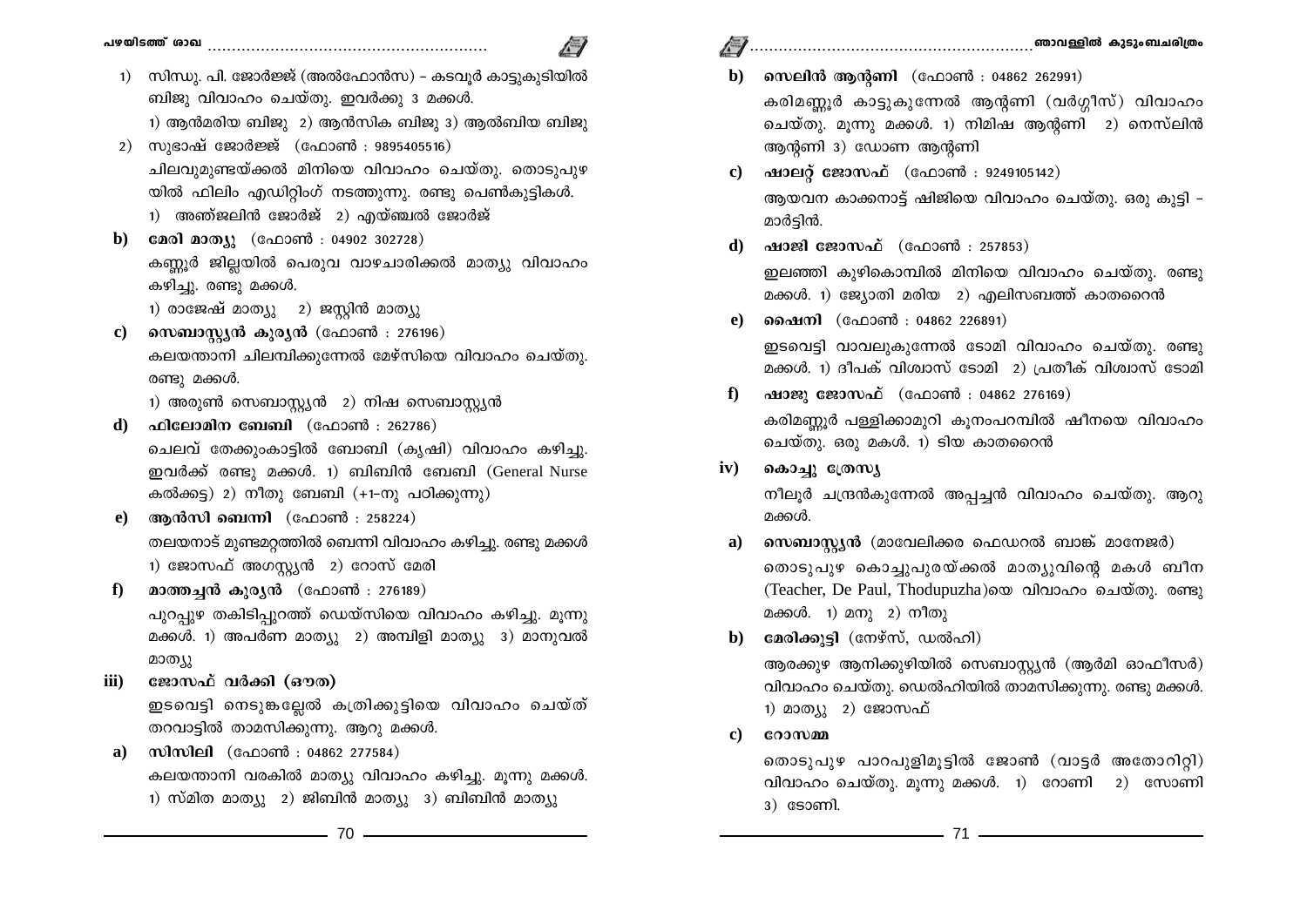#### $\mathbf{d}$ ജോണി ജോസഫ്

നീലൂരിൽ താമസിക്കുന്നു. തോൻമാറ ആലാനിക്കൽ മുത്തേ ടത്ത് സാലിയെ വിവാഹം ചെയ്തു. രണ്ടു മക്കൾ. 1) ജോസ് മോൻ 2) മരിയ റോസ്

#### ജോജോ ജോസഫ് e)

അരുവിത്തുറ പ്ലാത്തോട്ടത്തിൽ മിനിയെ വിവാഹം ചെയ്തു. മൂന്നു മക്കൾ. 1) ജെറിൻ 2) റിയ മരിയ 3) തോമസ്

വിൻസെന്റ് ജോസഫ്  $f$ 

> ചെങ്ങളം മുതുപ്ലാക്കൽ ജോസിയെ വിവാഹം ചെയ്തു. ഡൽഹിയിൽ അക്കൗണ്ടന്റ് ആയി ജോലി ചെയ്തു വരുന്നു. ഒരു മകൾ. 1) അഞ്ജു

ചിന്നമ്മ (ഫോൺ : 04862 262926)  ${\bf v})$ 

> ഏഴുമുട്ടം പാലിക്കുന്നേൽ (ചെമ്പരത്തിക്കൽ) ചാക്കോച്ചൻ വിവാഹം കഴിച്ചു. 5 മക്കൾ.

- മേഴ്സി തങ്കച്ചൻ (ഫോൺ : 04862 246747) a) തൊമ്മൻകുത്ത് കാക്കനാട്ട് തങ്കച്ചൻ വിവാഹം കഴിച്ചു. 2 മക്കൾ. 1) ലിസ തങ്കച്ചൻ 2) ലിന്റ തങ്കച്ചൻ
- ലിസി ബെന്നി b)

നടുകര ആലയ്ക്കകുടിയിൽ ബെന്നി വിവാഹം ചെയ്തു. രണ്ടു മക്കൾ. 1) ലിന്റ ബെന്നി 2) ബിസ്റ്റ ബെന്നി

ഷാജി ജേക്കബ്  $\mathbf{c}$ 

> തെക്കുംഭാഗം പേന്താനത്ത് അജിയെ വിവാഹം ചെയ്തു. തറ വാട്ടിൽ താമസിക്കുന്നു. രണ്ടു മക്കൾ. 1) ആൻസിറ്റ ഷാജി 2) ആന്റോ ഷാജി

d) ഷൈനി (ജിസ് റാണി)

സിസ്റ്റർ ജിസ് റാണി എസ്.എച്ച്. കോൺവെന്റ്

- e) ഷിജു (ജോസ്) ജേക്കബ് (ഫോൺ : 04862 248309) കരിങ്കുന്നം പ്ലാന്റേഷൻ, കുന്താനത്ത് സ്മിതയെ വിവാഹം കഴിച്ചു. രണ്ടു മക്കൾ. 1) അനിറ്റ ക്ലാര ജോസഫ് 2) ഫ്രാൻസിസ് ജോസഫ്
- 4 B3. **ചാണ്ടി**

ചാണ്ടി ത്രേസ്യാമ്മ ദമ്പതികൾക്ക് നാലു മക്കൾ.

അന്നക്കുട്ടി  $\mathbf{i}$ 

> കന്യാസ്ത്രീയായി മിഷൻ സേവനത്തിനു കുറേക്കാലം ആസ്സാമിൽ പോയി. 1982-ൽ നിര്യാതയായി.

ചി.സി. ചെറിയാൻ  $\mathbf{ii}$ 

> പഴയിടത്തു തറവാട്ടിൽ താമസിച്ചു. മരണം 2004. വടക്കേമുള ഞ്ഞനാൽ കുടുംബാംഗം ഔസേപ്പ്-അന്ന മകൾ ബ്രിജിറ്റിനെ വിവാഹം കഴിച്ച് തറവാട്ടിൽ താമസിച്ചു. ഇവർക്ക് അഞ്ചു മക്കൾ.



പി.സി. ചെറിയാനും (ചെറിയാച്ചൻ) കുടുംബവും

- അലക്സ് പി.സി. (ഫോൺ : 9447324252, 04822 214960)  $a)$ പാലായിൽ ബിസിനസ് നടത്തുന്നു.
- ജോളി (ഫോൺ : 04822 258449) b)

ചക്കാമ്പുഴ കൊച്ചുപറമ്പിൽ ജോസഫ്–റോസ മകൻ ജോസ് വിവാഹം കഴിച്ചു. ഇവർക്ക് മൂന്നു മക്കൾ. 1) റോഷൻ 2) ക്രിസ്റ്റോ 3) റോഷ്നാ

c) ജിജി (ഫോൺ : 04822 238427) ഭരണങ്ങാനം ഓലിക്കൽ (അകത്തുപറമുണ്ടയിൽ) ജോസഫ്-ബ്രിജിറ്റ് മകൻ മാത്തുക്കുട്ടി വിവാഹം കഴിച്ചു. ഒരു കുട്ടി - ഫെലിക്സ്